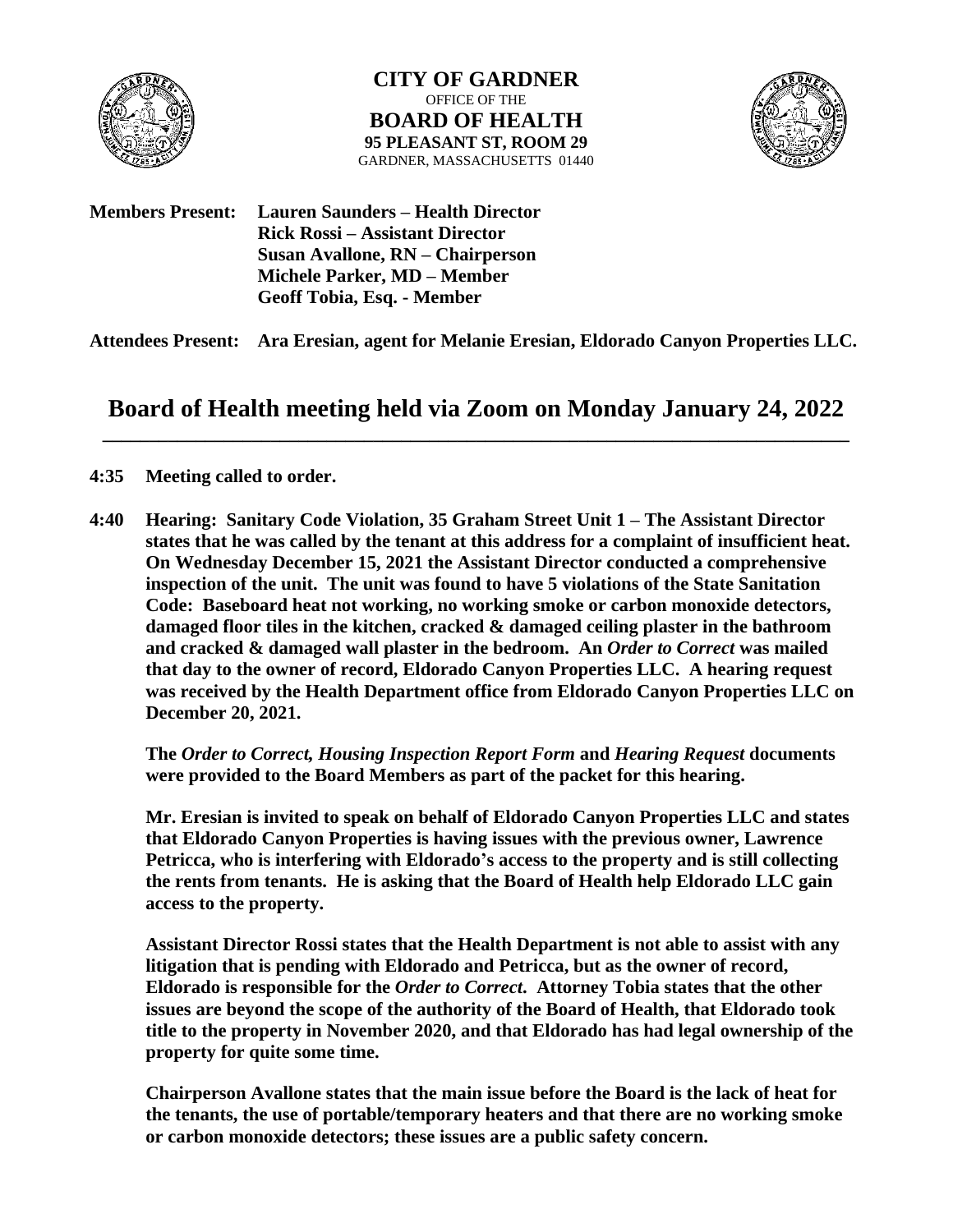**Director Saunders asks Mr. Eresian that if the city were to send a police escort, and if the tenant agrees to allow access for someone to make repairs, is Eldorado willing to make the repairs? Mr. Eresian states that he will go in and make repairs as necessary, but he needs help to gain control of the entire property, not just the one unit in the** *Order to Correct***. Assistant Director Rossi states that there are other protections in place that would assist Eldorado with the tenants through processes in Housing Court.** 

**Dr. Parker states there is an obligation that the Board and owner have, and that is to keep the building's occupants safe and warm. That while the Board understands there are other legal concerns, the heating issue has to be addressed sooner rather than later and cannot to wait until the other legal issues are resolved though court proceedings. Chairperson Avallone states that there needs to be legal pursuit that is beyond the capacity of the Board of Health. Attorney Tobia states that the [lack of] heat and smoke detectors need immediate attention; these are health and safety concerns. The other issues are separate legal issues that Eldorado must pursue separately.**

**Mr. Eresian states that he is not planning to address the heating issues or the smoke detectors at this time as he feels that action in Housing Court would be beneficial to Eldorado in establishing better control over the property with the tenants. The Board Members discuss that if those issues are not addressed in the next few days, then the Health Department would have to take Eldorado to Housing Court.**

**Attorney Tobia suggests that all 5 violations need to have resolution to prevent this situation from going to Housing Court, but if Eldorado were to address the 2 more urgent issues immediately for the health and safety of the tenants, then the Health Department could still pursue the other issues in Housing Court. Mr. Eresian states that he would need to discuss this privately with his sister, Melanie Eresian, who he is also representing here today. Mr. Eresian suggests that he will call Assistant Director Rossi and let him know what they decide tomorrow. Mr. Eresian leaves the hearing. The Board Members have a brief discussion regarding this issue.** 

- **5:15 The minutes from the December 13, 2021 and December 22, 2021 Board of Health meetings were reviewed, discussed and approved.**
- **5:20 COVID Updates: The positivity rate as of 1/20/2022 is 20.61% for Massachusetts and 26.05% for Gardner. This is trending up from the previous report. The number of cases in MAVEN since 1/1/2022 is 1,236; this represents PCR tests and does not include positive home antigen tests.**

**The MPHN epidemiologist has been working with a few clusters in an elderly apartment complex. The MPHN epidemiologist has gone door-to-door, brought home test kits, along with helping some resident test, and answering resident questions. She also assisted in arranging a vaccination clinic for those residents.**

**The state supplied home COVID antigen tests to Gardner in December. Those test kits were distributed to elderly housing, different social service agencies that serve high-risk populations and in addition, there were two public distribution dates at the police station. The city was able to purchase a pallet of home antigen tests, which we will distribute at the PACC in the near future.**

**Mask Mandate- the Board will revisit this issue at the next meeting.**